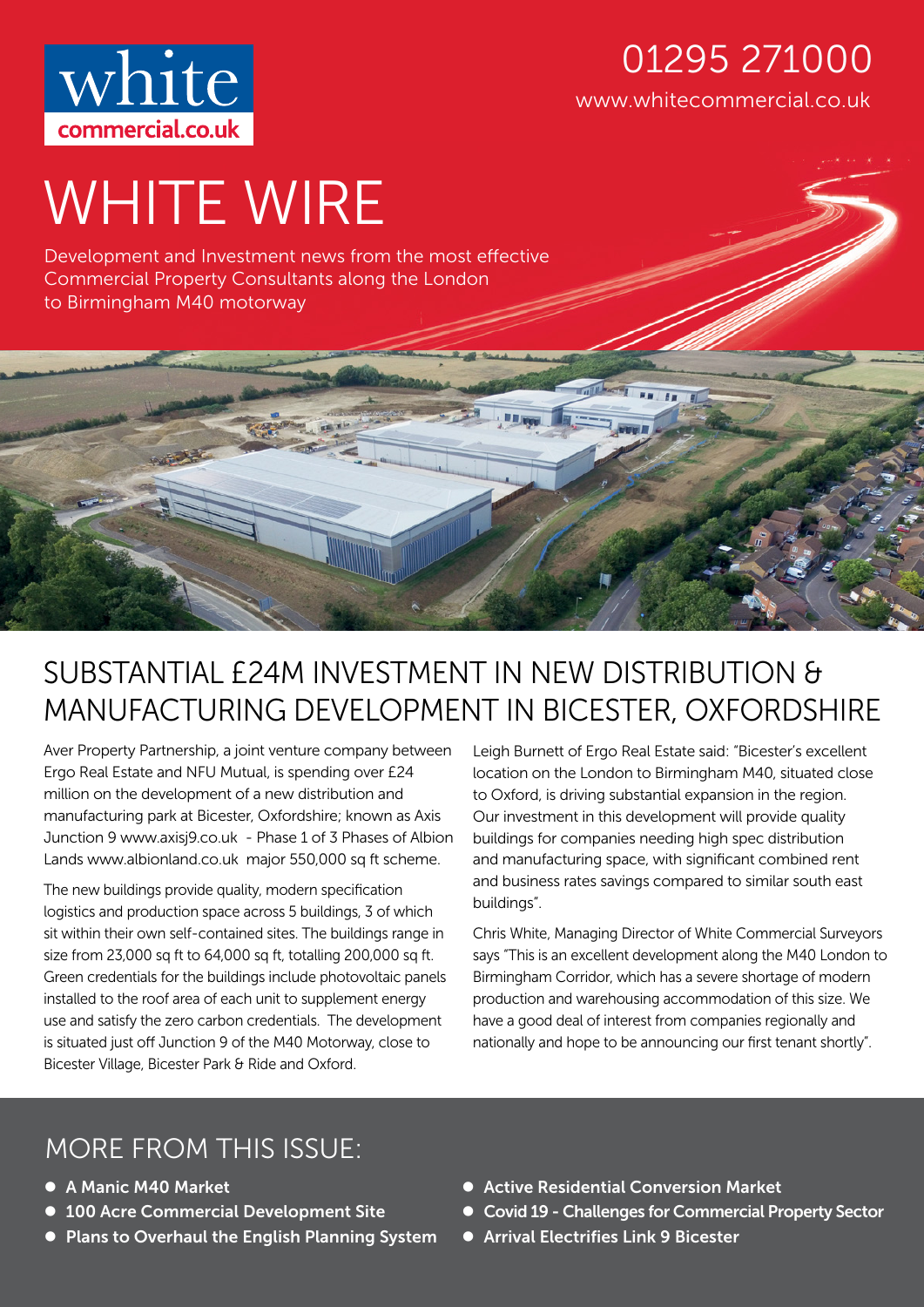

Development and investment news from the most effective Commercial Property Consultants along the London to Birmingham M40 motorway

- Formal commercial valuations
- **•** Property management
- Rent reviews and lease renewals
- Property acquisitions and disposals
- **•** Property site development and appraisal advice
- Commercial property investment
- **•** Specialist automotive advice

● Business rates advice ● Occupational costs advice • RICS regulation

- 
- 
- 

# PLANS TO OVERHAUL THE ENGLISH PLANNING SYSTEM

### A MANIC M40 MARKET

The new Town & Country Planning (Use Classes) amendment (England Regulations 2020) will streamline the existing 16 use classes into 11 by introducing three new broad classes.



White Commercial Surveyors, observing COVID-19 protocols, has not closed its offices during the pandemic due to its active engagement in a number of major property transactions along the M40 Corridor. The following include a sample of the transactions which have taken place during this period, including Retail, Office, Industrial and Warehousing accommodation.

The Government plans to overhaul the English planning system in a bid to increase the flexibility of commercial property and importantly support the regeneration of towns and cities.

As of 1st September 2020 planning permission will not be required for change of uses within the new broader use classes, making it easier for businesses and landlords to adapt to the 'changing face' of Britain's high streets. Further information is available on White Commercial's website via our 'guide to the use classes' document. Please visit www.whitecommercial.co.uk/news.

Despite the current circumstance surrounding COVID-19, White Commercial Surveyors confirm that they have successfully leased and the M40 Motorway at Upper Aynho Grounds has seen the letting, sold over 60,000 sq ft of offices during the lockdown period and have solely by White Commercial's team, of the complete development another 55,000 sq ft currently in solicitor's hands. This is a remarkable totalling 5 offices; all during its construction phase, which increase in office take-up when comparing to the Year 2019.

| <b>PROPERTY</b>        | <b>PROPERTY TYPE</b> | SQ FT   | <b>TRANSACTION</b> | <b>TENANT</b>             |
|------------------------|----------------------|---------|--------------------|---------------------------|
| Link 9, Bicester       | New Industrial       | 168,000 | Let                | <b>Arrival Ltd</b>        |
| Banbury 200            | Warehouse            | 200,000 | Let                | <b>Under Offer</b>        |
| <b>Banbury</b>         | <b>Industrial</b>    | 55,000  | Sale               | European Manufacturer     |
| Banbury                | Industrial           | 40,000  | Sale               | <b>UK Manufacturer</b>    |
| <b>Banbury</b>         | Warehouse            | 30,000  | Let                | <b>Food Distributor</b>   |
| <b>Bicester</b>        | Warehouse            | 30,000  | Let                | <b>Food Distributor</b>   |
| <b>Bicester</b>        | Warehouse            | 26,500  | Let                | Food Manufacturer         |
| Banbury                | <b>Offices</b>       | 15,000  | <b>Sale</b>        | Under Offer               |
| Banbury                | <b>Offices</b>       | 17,000  | Sale               | <b>Under Offer</b>        |
| <b>Brackley</b>        | 3 Office Buildings   | 46,500  | Let                | Let to 3 Office Occupiers |
| <b>Bicester</b>        | <b>Offices</b>       | 5,000   | Let                | Under Offer               |
| Bridge Street, Banbury | <b>Retail</b>        | 5,000   | Let                | <b>Food Retailer</b>      |
| Causeway, Bicester     | <b>Retail</b>        | 1,300   | Let                | Gemini Hairdressers       |
| High Street, Banbury   | <b>Retail</b>        | 7,000   | Sale               | Under Offer               |
| High Street, Banbury   | <b>Retail</b>        | 4,500   | Let                | Under Offer               |
| Bridge Street, Banbury | Retail/Gym           | 5,000   | Let                | The Exercise Lounge       |

### 100 ACRE COMMERCIAL DEVELOPMENT SITE ADOPTED IN THE SOUTH-NORTHANTS LOCAL PLAN



White Commercial Surveyors, following their lead in the allocation of land for development along the A43 dual carriageway between the M40-A1 in Northamptonshire, close to Silverstone, has recently seen their clients 100 acre site fronting the A43 allocated for the development of industrial, distribution, offices and ancillary facilities.

White Commercial, over the past four years, have sold over 400,000 sq ft of office accommodation just in Banbury Town Centre alone, which has been or was purchased to be converted to residential accommodation.

White Commercial have been working with the owners on the 100-acre site through the planning process with their master planning consultant and advisors Stephen George and Partners. The Site is likely to be developed in the next 5-10 years and will create a sizeable specialist employment park within the district.

White Commercial have extensive and unrivalled experience along the northern sector of the Birmingham to London M40, having dealt with the majority of major commercial development sites for various land owners and developments over the past 30 years.

### COVID-19 - CHALLENGES FOR THE COMMERCIAL PROPERTY SECTOR

COVID-19, being a worldwide humanitarian challenge, will have lasting effects on how people live, work and play. Within a matter of weeks people could no longer meet, work, eat, shop and socialise as they used to and this continues with rolling restrictions upon all manner of activities. Businesses have seen substantial changes moving to cautious travel, office closures and work from home mandates. Consumers are tightening their purse strings, spending only on essentials, primarily food, medicine and home supplies, as well as getting these delivered much more often and where possible.

Behavioural changes that might outlive the initial crisis may include within commercial office space the trend towards lower density of staff and reduction of open plan layouts, limiting contact and potentially effecting the square footage per person ratio that office occupiers require. This might see both increases and decreases in office space requirements.



Consumers forced to shop online because of closed retailing facilities are likely to permanently change their buying habits for certain products. This is expected to exacerbate consumers shifting their spending away from the 'high street' and physical stores, significantly affecting the demand for retail premises - the case prior to the pandemic - and will significantly shift demand for warehousing and distribution facilities in favour for internet sales and distribution. It is probable that a substantial market share will further shift to online businesses, with many companies having to develop and improve their online presence and facilities.

The depth and breadth of the economic impact on the retail sector is uncertain but there is likely to be behavioural changes that will lead to significant changes in demand and supply both in consumers and businesses in a post-coronavirus environment.

In the medium to long term, the changed attitudes forced upon the commercial property industry will have likely altered the way consumers interact with real estate; whether this is office, retail or industrial accommodation.

### ACTIVE RESIDENTIAL CONVERSION MARKET

White Commercial continue to be a major player in the Northern part of the M40, in the sale, acquisition, development and refurbishment of obsolete commercial office premises to residential use.

Transactions in Q2 2020 include 46 South Bar in Banbury, purchased by Farima Developments following their successful conversion schemes at 51 The Green, Calthorpe Street and George Street in Banbury.

Waterperry Court in Banbury, pictured, comprising 5 headquarter office buildings and developed in 1989 opposite Banbury train station, is also now under offer on this basis. The site received a healthy number of bids from interested developers, with a developer having now been selected to purchase the site.



Notably, a new development of small rural offices just off J10 of commenced in January 2020.